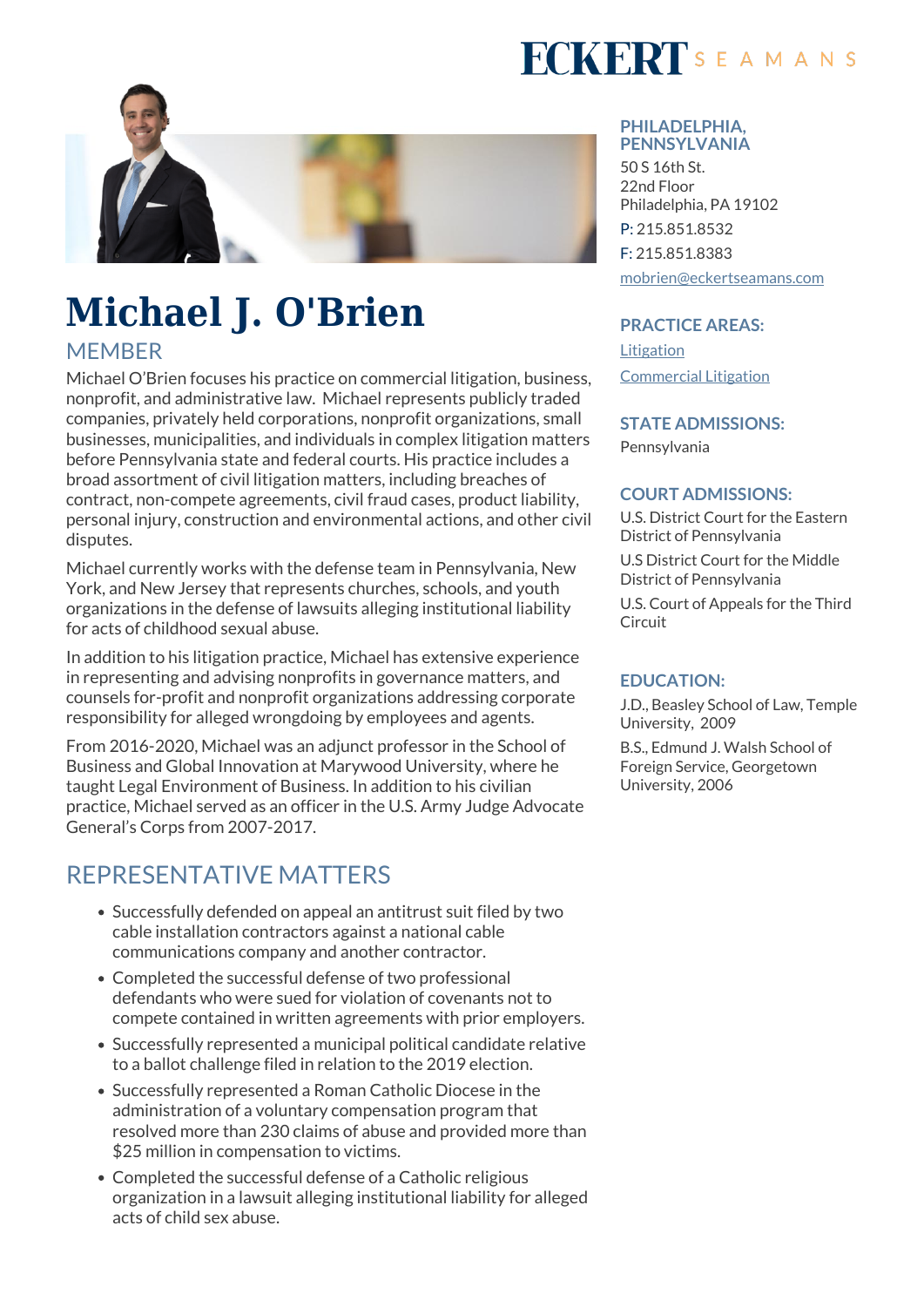## PROFESSIONAL AFFILIATIONS

- Pennsylvania Bar Association
- Philadelphia Bar Association
- Lackawanna Bar Association
- Federal Bar Association

## COMMUNITY INVOLVEMENT

- Board Member, Homeless Advocacy Project
- American Legion
- U.S. Army Judge Advocate General's Corps 2007-2017
- Georgetown University Alumni Admissions Program

## AWARDS AND RECOGNITION

- Selected for inclusion in *Pennsylvania Super Lawyers Rising Stars*
- Named a Fellow of The National Association of Distinguished Counsel, an honor awarded the Nation's top practicing attorneys
- Two Time Recipient of U. S. Army Achievement Medal
- Two Time Recipient of U.S. Army Commendation Medal

## NEWS AND INSIGHTS

#### PUBLICATIONS

- "[Russian Sanctions and Responsible Client Strategies](https://www.eckertseamans.com/legal-updates/russian-sanctions-and-responsible-client-strategies)," Eckert Seamans' Legal Update, April 1, 2022.
- "[Time-Barred Claims of Sex Abuse in Pa.—Litigation and](https://www.law.com/thelegalintelligencer/2021/03/12/time-barred-claims-of-sex-abuse-in-pa-litigation-and-legislative-developments/) [Legislative Developments](https://www.law.com/thelegalintelligencer/2021/03/12/time-barred-claims-of-sex-abuse-in-pa-litigation-and-legislative-developments/)," The Legal Intelligencer, March 12, 2021.
- ["New Statute of Limitations Provisions,"](https://www.eckertseamans.com/legal-updates/new-statute-of-limitations-provisions) Eckert Seamans' Legal Update February 5, 2021.
- ["Corporate Governance and Effective Internal Investigations,"](https://www.eckertseamans.com/legal-updates/corporate-governance-and-effective-internal-investigations)  Eckert Seamans' Legal Update December 8, 2020.
- ["Commercial Lease Restructuring in the Age of COVID-19,"](https://www.eckertseamans.com/legal-updates/commercial-lease-restructuring-in-the-age-of-covid-19)  August 20, 2020.
- "[COVID-19 Impacts on Contractual Rights and Responsibilities](https://www.eckertseamans.com/app/uploads/ConstructionSummer2020.pdf)," Eckert Seamans' Construction Law Update, Summer 2020.
- ["Philadelphia Courts Develop "Temporary Financial Monitor"](https://www.eckertseamans.com/legal-updates/philadelphia-courts-develop-temporary-financial-monitor-plan-to-help-local-businesses-hard-hit-by-the-pandemic) [Program to Help Local Businesses Hard Hit by the Pandemic,"](https://www.eckertseamans.com/legal-updates/philadelphia-courts-develop-temporary-financial-monitor-plan-to-help-local-businesses-hard-hit-by-the-pandemic)  Eckert Seamans' Legal Update June 24, 2020.
- ["Tuition Reimbursement Lawsuits Threaten University Financial](https://www.eckertseamans.com/legal-updates/tuition-reimbursement-lawsuits-threaten-university-financial-stability) [Stability,"](https://www.eckertseamans.com/legal-updates/tuition-reimbursement-lawsuits-threaten-university-financial-stability) Eckert Seamans' Legal Update May 28, 2020.
- ["Business Interruption Insurance: Litigation and Legislative](https://www.eckertseamans.com/legal-updates/business-interruption-insurance-litigation-and-legislative-update) [Update,"](https://www.eckertseamans.com/legal-updates/business-interruption-insurance-litigation-and-legislative-update) Eckert Seamans' Legal Update April 22, 2020.
- ["COVID-19 Update: Business Interruption Insurance Litigation](https://www.eckertseamans.com/legal-updates/covid-19-update-business-interruption-insurance-litigation-and-related-legislation) [and Related Legislation,"](https://www.eckertseamans.com/legal-updates/covid-19-update-business-interruption-insurance-litigation-and-related-legislation) Eckert Seamans' Legal Update, March 23, 2020.
- ["Coronavirus \(COVID-19\) and Force Majeure Clauses,"](https://www.eckertseamans.com/legal-updates/coronavirus-covid-19-and-force-majeure-clauses) Legal